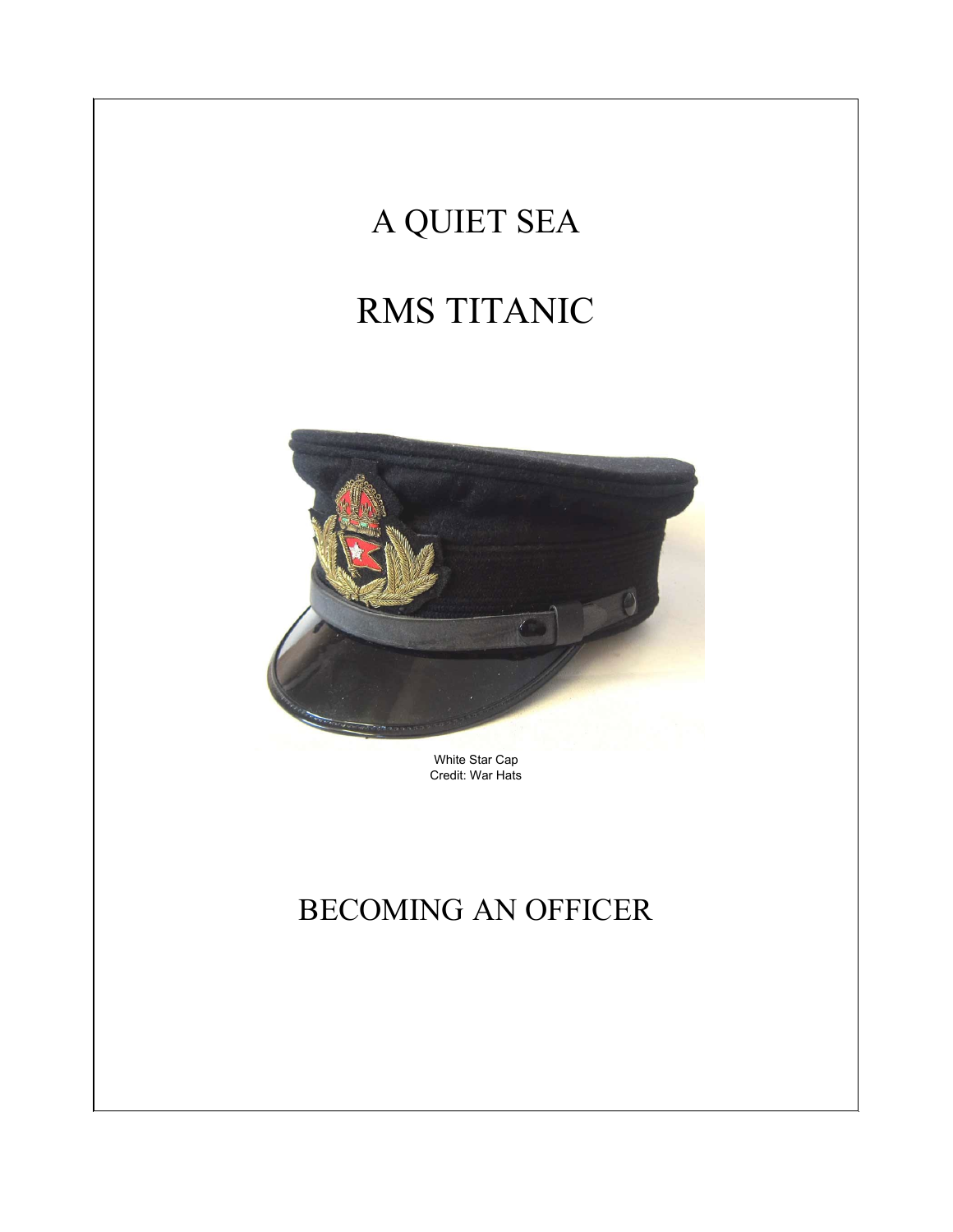Young Britons seeking to become ship Masters in the British Merchant Marine first had to serve as indentured apprentices with commercial shipping companies, as required by the Merchant Seaman Act of 1823. To learn their profession, apprentices as young as 13 or 14 traditionally went to sea in deep water sail—a tough and dangerous environment.



Ship Grace Harwar under tow Credit" Wiki Commons

Because the big, iron windjammers taxed the modest physical stature of these boys, candidates were required to obtain a doctor's letter attesting to their good physical condition and ability to endure the grueling labor. Shipping lines also required a letter from a member of the clergy, stating that the applicant was of good moral character and that living in close quarters would not encourage aberrant behavior. First-time apprentices were sent to the highest yards and were responsible for setting and furling the lightest sails, but even these could weigh up to half a ton. Barely able to get their arms around the wet, thrashing canvas, they would wrestle with and finally subdue the sail to the yard.



British ship Grace Harwar, mizzen topgallant and royal yards Credit: Wiki Commons

Conditions were spartan, and the ships were guaranteed to be infested with rats and cockroaches. Food was notoriously poor, rations short and privations common. Owners and masters were well known for their pennypinching ways, skimping on crew necessities to maximize profits. It cost money to load fresh water in foreign ports, so many ships left with insufficient drinking water for the homeward passage; masters depended on collecting rain water along the way. Howeveer, rain water was brackish, and when opened, the tanks could get contaminated with salt water. Apprentices (and seamen) provided their own clothing and bedding, which consisted of a straw mattress called a "donkey's breakfast." Wooden bunks were infested with bed bugs. When ships were deep-laden with cargo and heeled over in heavy winds, there wasn't much to keep the sea from coming aboard. Some vessels were reputed man killers, losing a sailor a voyage. The incessant flooding and rolling would toss the seamen about or knock them together in a pile. Landing on a deck structure or hatch corner could result in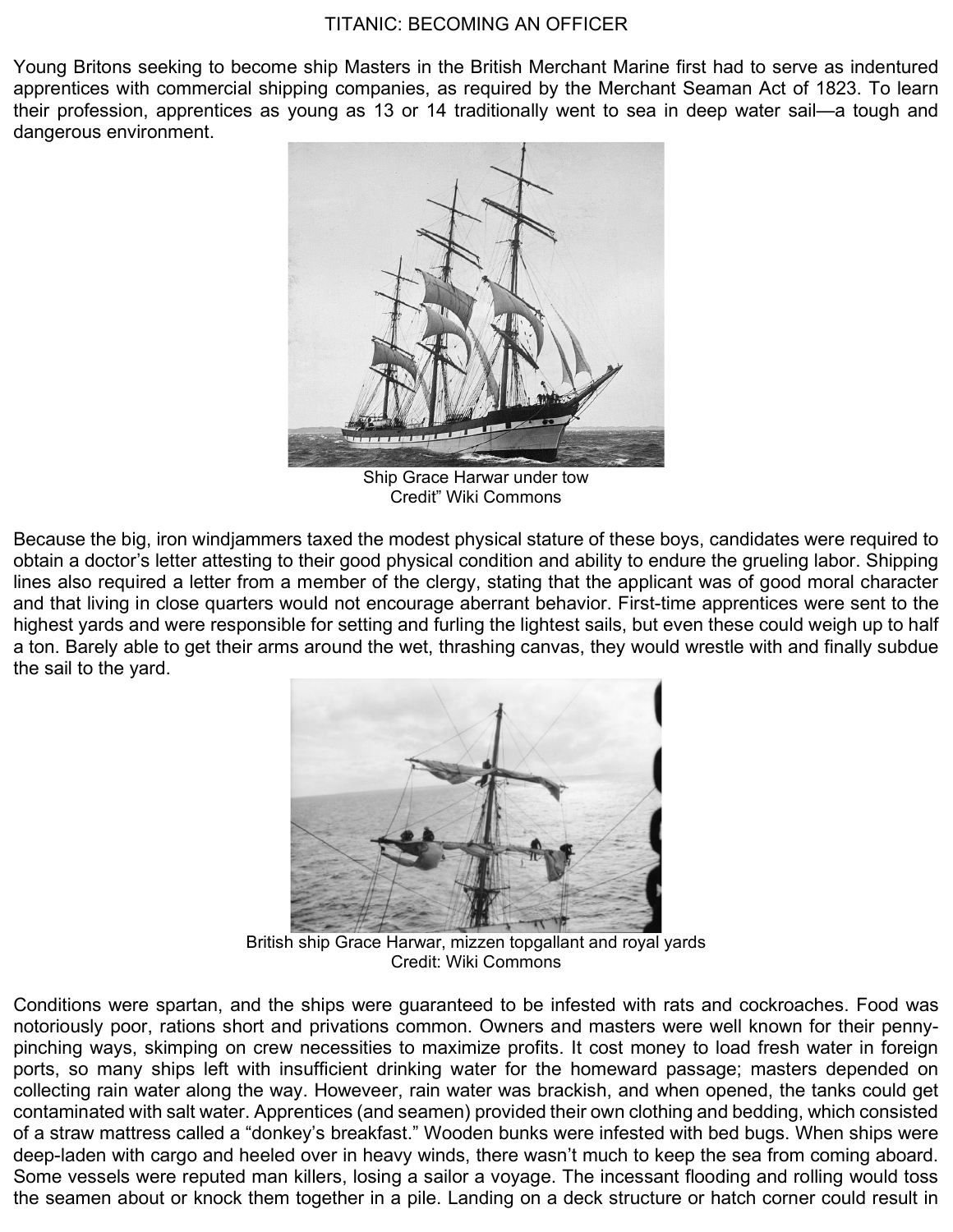grave and sometimes fatal injuries. The risk of getting washed overboard in heavy seas when working on a flooded deck or a pitching bowsprit was great. In cold, higher latitudes, ice would accumulate in the rigging, increasing the risk of getting pitched off on a dark night. Warm quarters were non-existent and were often flooded; once men and clothes got wet, they stayed wet. Getting aloft in foul weather on a dark night wearing oilskins and heavy sea boots tested one's strength and wits. All wasn't gales and high seas, however. There were the doldrums, where a ship could be becalmed for weeks, or favorable trade winds, known as flying fish weather, where good progress was made. (Flying fish would land on board and supplement the dreary fare.) Discharging, waiting for and loading cargo could take months, and voyages could last a year. Ship's work was continuous and kept mischief at bay.



Ship Monkbarns, 1895 Credit: Word Press

Bullying was rife and a dependable part of apprentice life on windjammers. There was little effort by Masters to shield passive apprentices from hazing by officers, crew and the more aggressive apprentices. Some cracked from the abuse and jumped overboard; others found different ways to commit suicide. The romance of the sea fueled myths that these boys had healthy, open-air lives and great opportunities to see beautiful and exotic places. Sometimes, they did. But this whimsy was tempered by the harsh and exploitive realities of apprentice life at sea. The system was intended to make professional seamen and, in spite of its callousness, it did. Those who survived and earned good fitness reports took their examinations and graduated as mates. Most returned to windjammers briefly, but steamships were the future. After serving as mates on powered vessels, most entered one of the nautical schools ("crammers") to study for their Master's certificates.

The safe navigation of a liner in all seasons depended upon their good judgment and skill. Only officers with experience and good safety records were entrusted with serving on or commanding the premier ships of the transatlantic ferry service. Steamship companies that signed mail contracts with the British government were obliged to keep the schedule, in addition to providing fast, reliable and impeccable service for businessmen and wealthy passengers. Thus, only the most qualified men were sought out and recruited.



White Star liner Adriatic (1907) Credit: Wikipedia